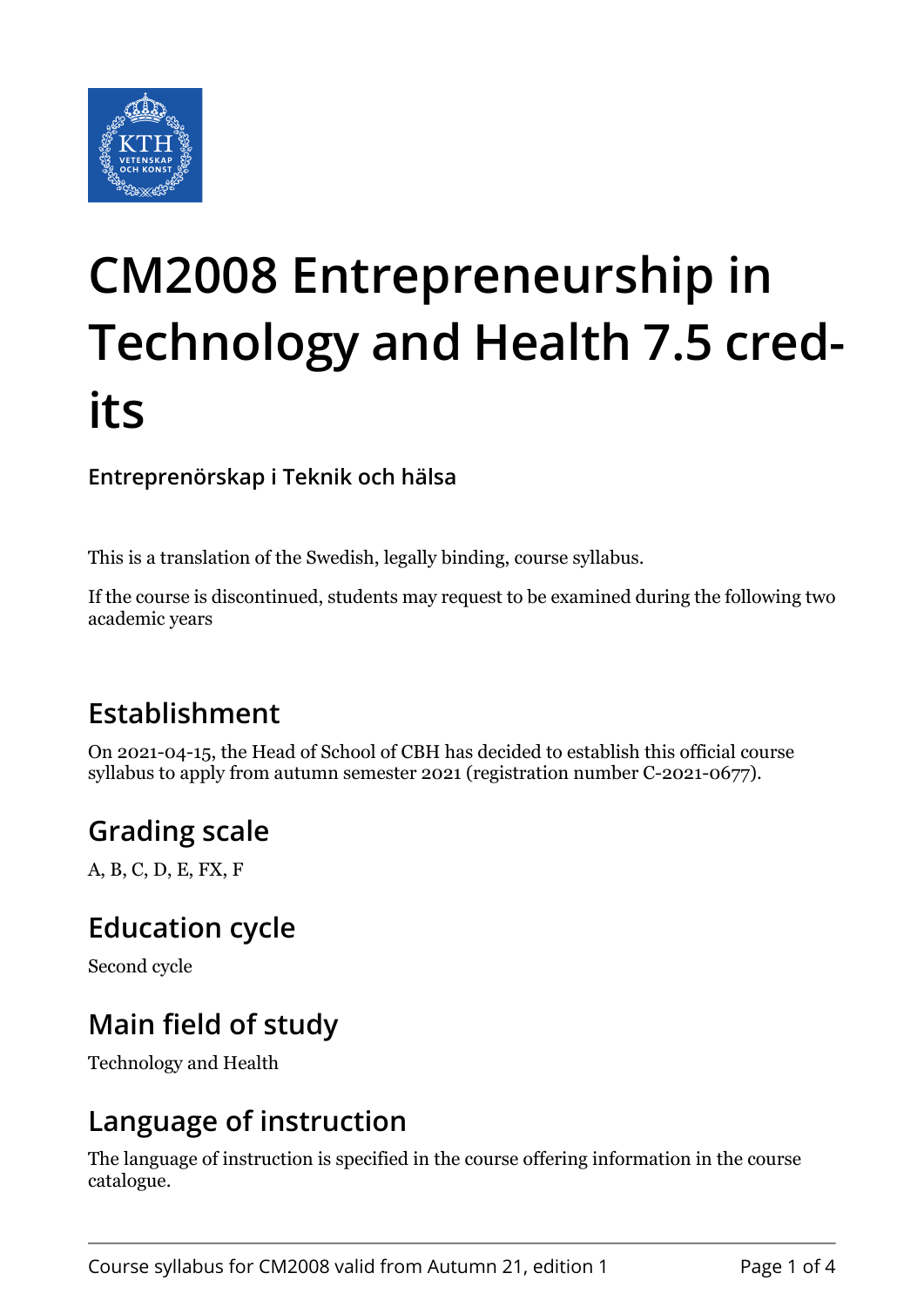# **Intended learning outcomes**

After completing the course, the student should demonstrate proficiency in:

• value innovation and business concept development with, eg. "KTH Innovation readiness  $longel$ ."

- analyse needs, market and pricing
- analyse competitors, stakeholders and distribution solutions
- evaluate fundamental intellectual property rights for a business concept
- explain relevant aspects of sustainable development
- explain procurement and interaction between private and public actors
- evaluates strategies and business models for commercialization

• apply entrepreneurial leadership by involving potential customers, partners or suppliers in business concept development

- develop business communication by presenting ideas in public domain
- create a business plan including conduct of alpha-beta and pilot tests and a financial plan

#### **Course contents**

• Innovation

Alpha-Beta-Pilot test

• Marketing

Needs Analysis

Distribution Solution

Competition Analysis

Pricing

Sustainable development

• Business

Business models and commercialization

Strategy and business logic

• Entrepreneurship leadership and organization

Interaction between key players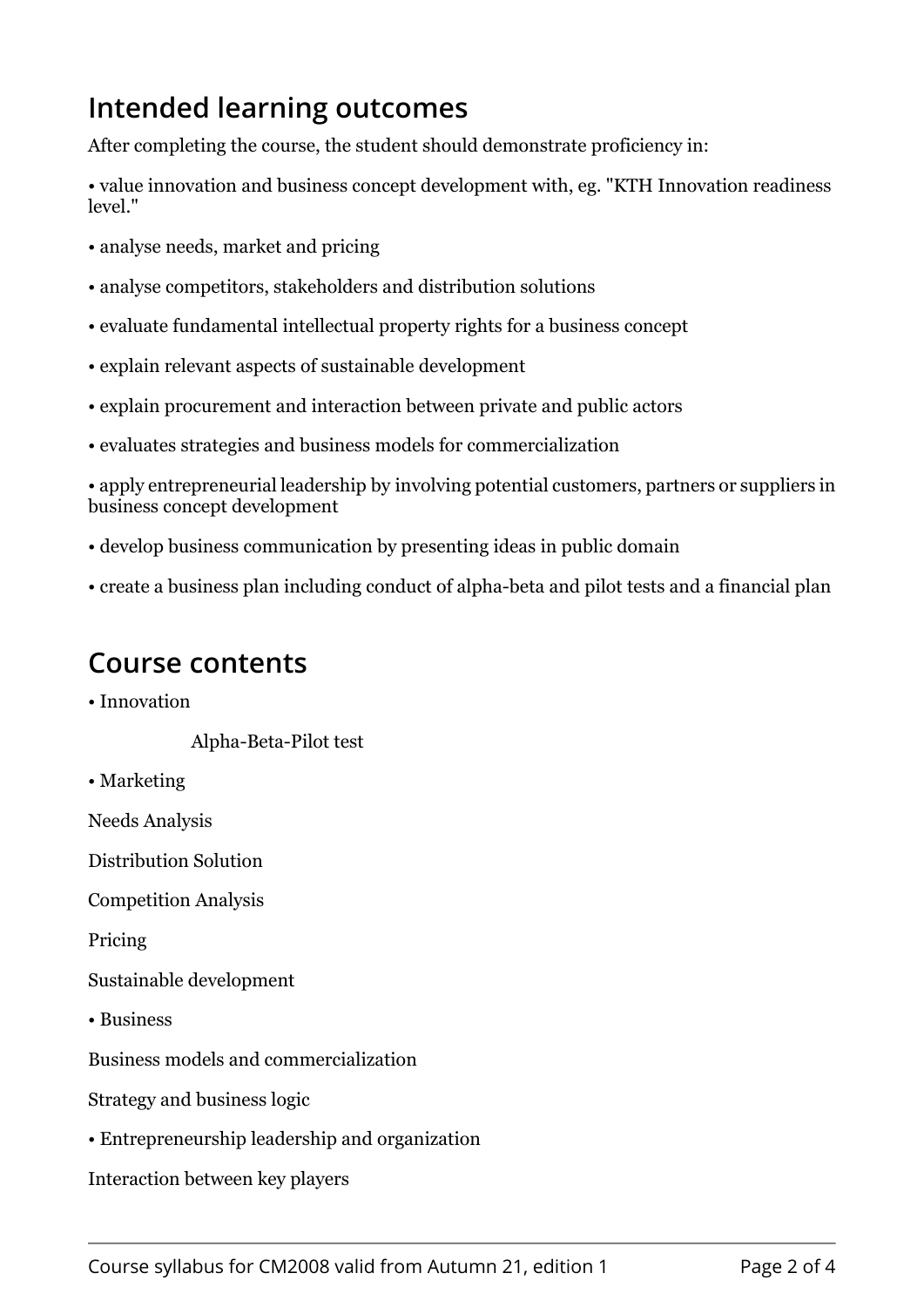Organizational dynamics

Set Objectives and Key results

• Regulations

Basic intellectual property rights

Procurement Policy

Sustainable development

Lectures, exercises and seminar.

• RED1 - Individually short paper, analyzes and class discussions

• RED2 - Oral and written presentation of the business concept for peer review

• PRO2 - Continuous sprints with agile project methodology, develop a business plan presented to the class and external stakeholder

• LAB1 – Basic financial model and plan for personal, accelerator or venture financing

The course ends with a presentation day where the groups present their final products

## **Specific prerequisites**

ME1003 Industrial Management, Basic Course 6.0 credits or similar competenc

"Modern industriell ekonomi" av Mats Engwall mm. 987-91-44-11691-4

"Modern Industrial Management" av Mats Engwall mm. 978-91-44-12102-4

#### **Examination**

- LAB1 Laboratory work, 1.0 credits, grading scale: P, F
- PRO2 Project, 3.5 credits, grading scale: A, B, C, D, E, FX, F
- RED1 Oral and written presentation, 1.5 credits, grading scale: P, F
- RED2 Oral and written presentation, 1.5 credits, grading scale: P, F

Based on recommendation from KTH's coordinator for disabilities, the examiner will decide how to adapt an examination for students with documented disability.

The examiner may apply another examination format when re-examining individual students.

# **Ethical approach**

• All members of a group are responsible for the group's work.